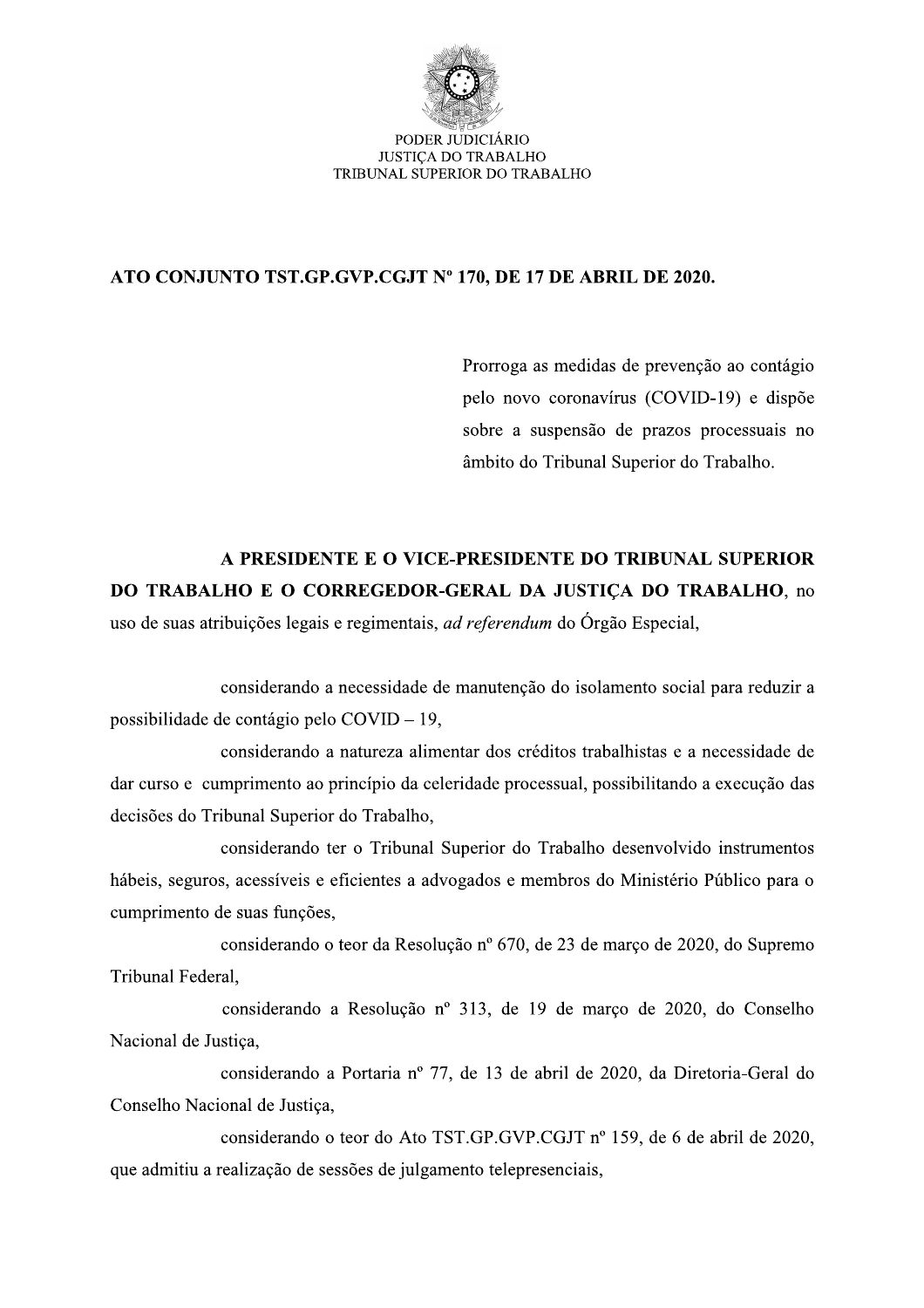

### **RESOLVEM**

Art. 1º Ficam prorrogadas as medidas de prevenção ao contágio pelo novo coronavírus (COVID-19) estabelecidas nos Atos TST.GP nº 126, de 17 de março de 2020; 132, de 19 de marco de 2020, com as alterações introduzidas pelo Ato TST.GP nº 133, de 20 de março de 2020; e 139/TST.GP, de 26 de março de 2020, que passam a vigorar por prazo indeterminado.

Parágrafo Único. Permanecem suspensas as sessões presenciais, podendo as sessões de julgamento ser realizadas por meio virtual ou telepresencial.

Art. 2° Os prazos processuais no âmbito do Tribunal Superior do Trabalho voltam a fluir normalmente a partir do dia 4 de maio de 2020.

§ 1<sup>°</sup> Os prazos processuais já iniciados serão retomados no estado em que se encontravam no momento da suspensão, sendo restituídos por tempo igual ao que faltava para sua complementação (art. 221 do Código de Processo Civil).

§ 2º Permanecem suspensos, até determinação da Presidência, os prazos processuais relativos aos processos que tramitam em meio físico.

Art. 3<sup>°</sup> Em conformidade com o Ato TST.GP.GVP.CGJT n° 159, de 6 de abril de 2020, as sessões de julgamento telepresenciais têm valor jurídico equivalente ao das sessões presenciais, asseguradas a publicidade dos atos praticados e todas as prerrogativas processuais de advogados e partes, conforme procedimento por ele disciplinado.

§ 1º As sessões telepresenciais serão realizadas exclusivamente por meio da Plataforma Emergencial de Videoconferência para Atos Processuais, instituída pela Portaria nº 61, de 31 de março de 2020, do Conselho Nacional de Justiça.

§ 2º O processo excluído de julgamento em ambiente eletrônico, na forma do art. 134, § 5°, do Regimento Interno do Tribunal, será remetido a sessão telepresencial, salvo decisão de ofício do Relator, ou pedido justificado da parte, para inclusão em julgamento presencial.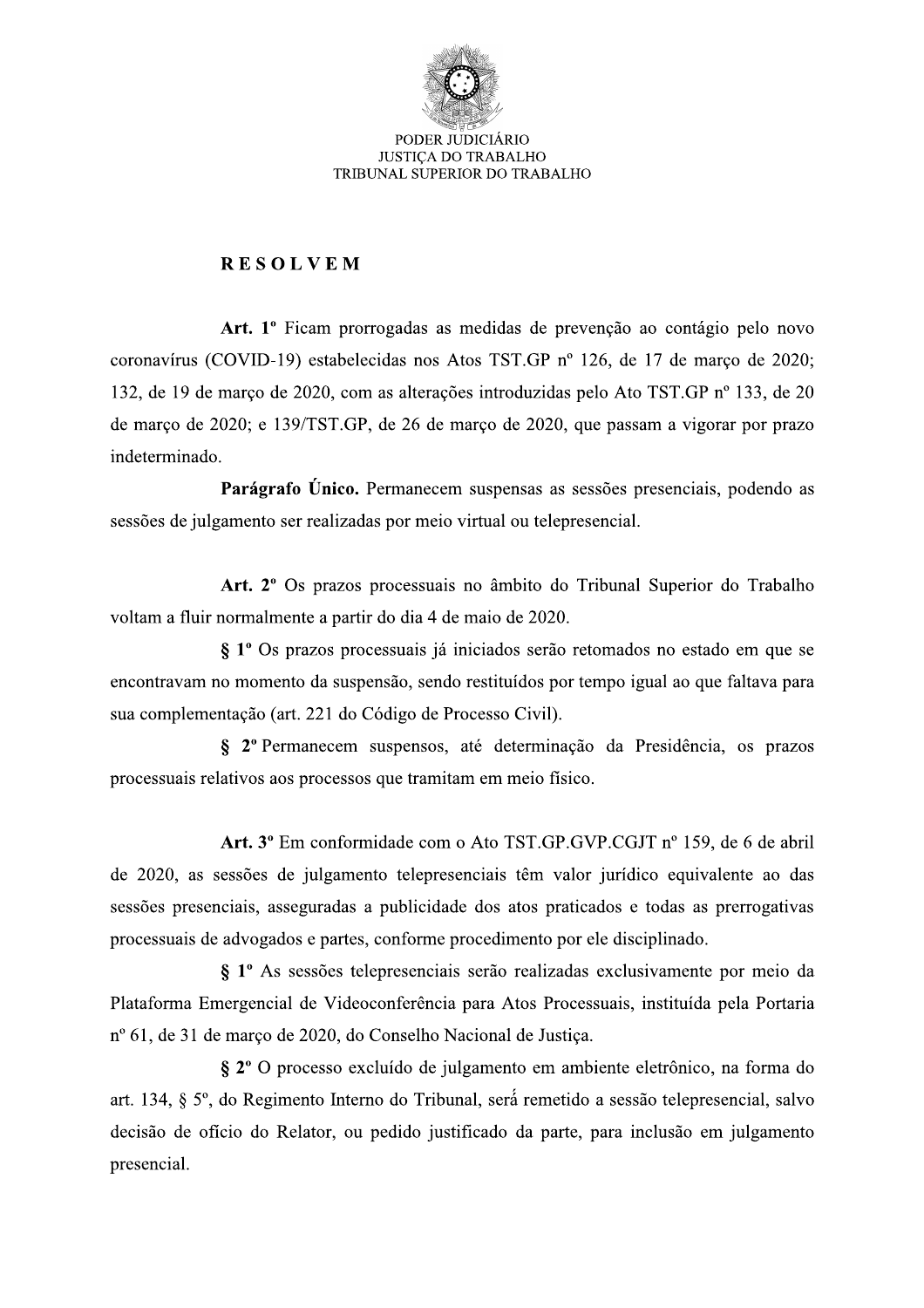

8 3º Serão excluídos do ambiente de julgamento telepresencial e remetidos para inclusão em pauta de sessão presencial:

I - os processos pautados em que o Relator, por requerimento fundamentado da parte, apresentado até 24 (vinte e quatro) horas antes do início da sessão telepresencial, determine a inclusão do feito em sessão presencial de julgamento; e

II - os processos com requerimento formulado por membro do órgão judicante ou do Ministério Público do Trabalho, na condição de *custos legis*, de que o processo seja remetido para julgamento em sessão presencial.

§ 4° As sessões telepresenciais e virtuais dos órgãos judicantes poderão ser publicadas na mesma pauta, distinguindo-se os processos que serão julgados em meio virtual daqueles que serão julgados em sessão telepresencial e respeitando-se o prazo de no mínimo 5 (cinco) dias úteis entre a data da sua publicação no Diário Eletrônico da Justiça do Trabalho e o início do julgamento.

§ 5° Todas as sessões serão transmitidas simultaneamente à sua realização em rede social de amplo alcance, gravadas e armazenadas em meio eletrônico disponibilizado pelo Tribunal.

§ 6º Os advogados poderão postular registro de presença em certidão de julgamento e, ressalvadas as hipóteses do art. 161, § 5°, do Regimento Interno do Tribunal, apresentar sustentação oral, que será realizada em tempo real, ao vivo e simultânea ao julgamento.

§ 7º O pedido de participação será efetuado perante a Secretaria do órgão judicante no prazo de 48 (quarenta e oito) horas antes da realização da sessão telepresencial, observando-se os seguintes procedimentos, diferenciados em razão do sistema eletrônico de tramitação processual:

I - quanto aos processos em tramitação no sistema eSIJ, o pedido deverá ser formulado por meio do Portal da Advocacia no site do Tribunal;

II - quanto aos processos em tramitação no sistema PJe, o pedido deverá ser formulado por meio eletrônico (e-mail) com a Secretaria do órgão judicante.

§ 8° O Tribunal manterá portal específico, indicado no sítio principal da instituição, com orientação para instalação e utilização do aplicativo de acesso à plataforma.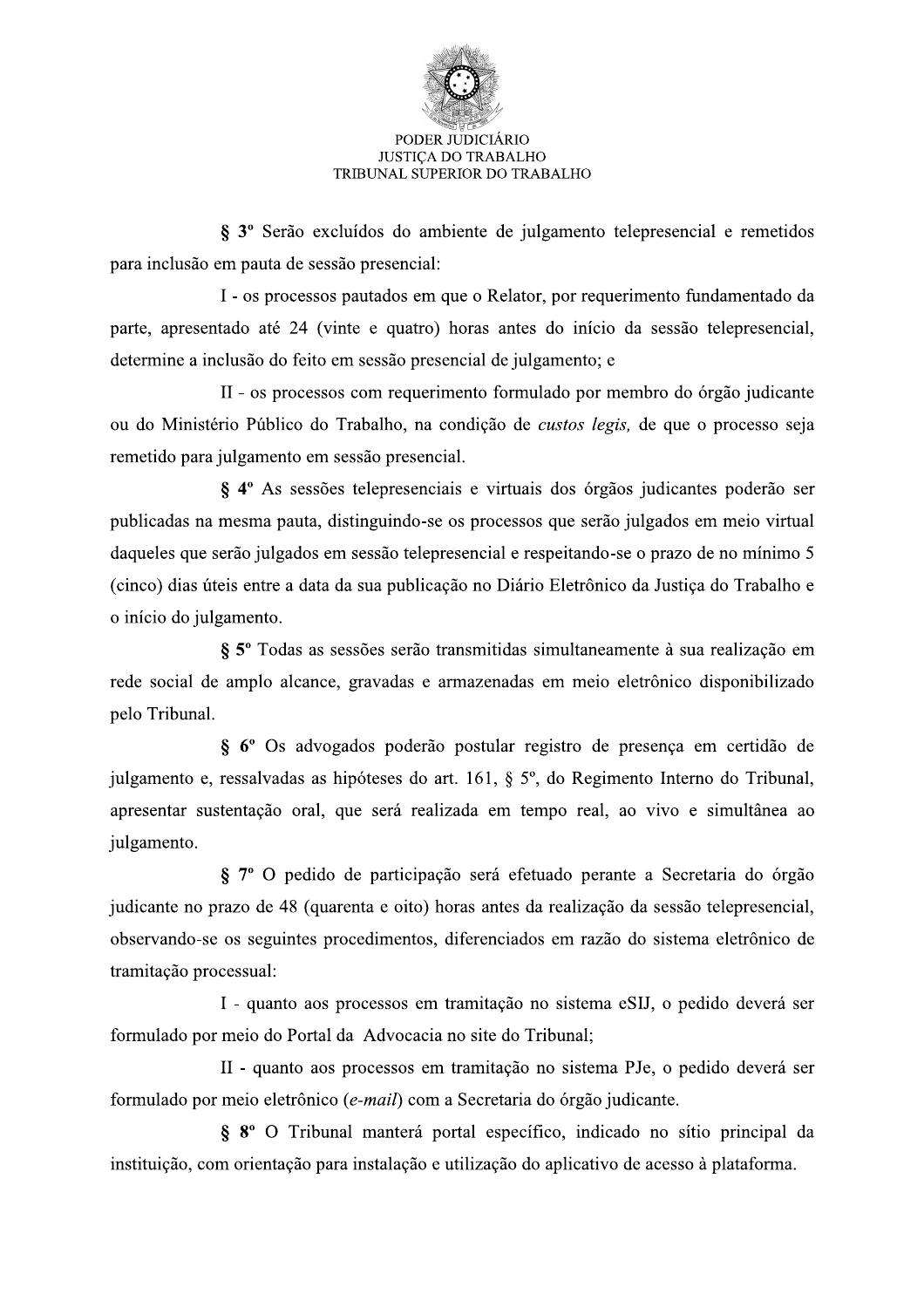

§ 9º A Secretaria do órgão judicante orientará o advogado quanto aos procedimentos técnicos para ingresso na sessão de julgamento, devendo manter informações de contato atualizadas no sítio do Tribunal.

§ 10 Cabe ao advogado providenciar acesso aos autos, que estarão disponíveis nos sistemas eletrônicos de tramitação processual, caso deseje consultá-los durante a sua participação na sessão de julgamento telepresencial.

§ 11 A responsabilidade por conexão estável à Internet, instalação e utilização do equipamento e do aplicativo de acesso à Plataforma Emergencial de Videoconferência para Atos Processuais é exclusiva do advogado.

§ 12 Na hipótese em que, por dificuldade ou indisponibilidade tecnológica dos recursos utilizados, o advogado, amigo da Corte ou outro interventor devidamente inscrito não conseguir realizar ou completar a sua intervenção ou sustentação oral, será observado o seguinte procedimento:

I - o julgamento do processo será interrompido, com novo pregão ao final da sessão de julgamento;

II - o Presidente da sessão de julgamento restituirá então integralmente o prazo legal para a sustentação oral;

III - caso a dificuldade ou indisponibilidade tecnológica decorra da situação prevista no § 11, o processo será julgado no estado em que se encontra, ficando preclusa a oportunidade de apresentar a sustentação oral.

Art. 4º Os casos omissos serão resolvidos pela Presidência do Tribunal Superior do Trabalho.

Art. 5º Ficam revogadas as disposições em sentido contrário.

Art. 6<sup>°</sup> Este ato entra imediatamente em vigor.

Publique-se.